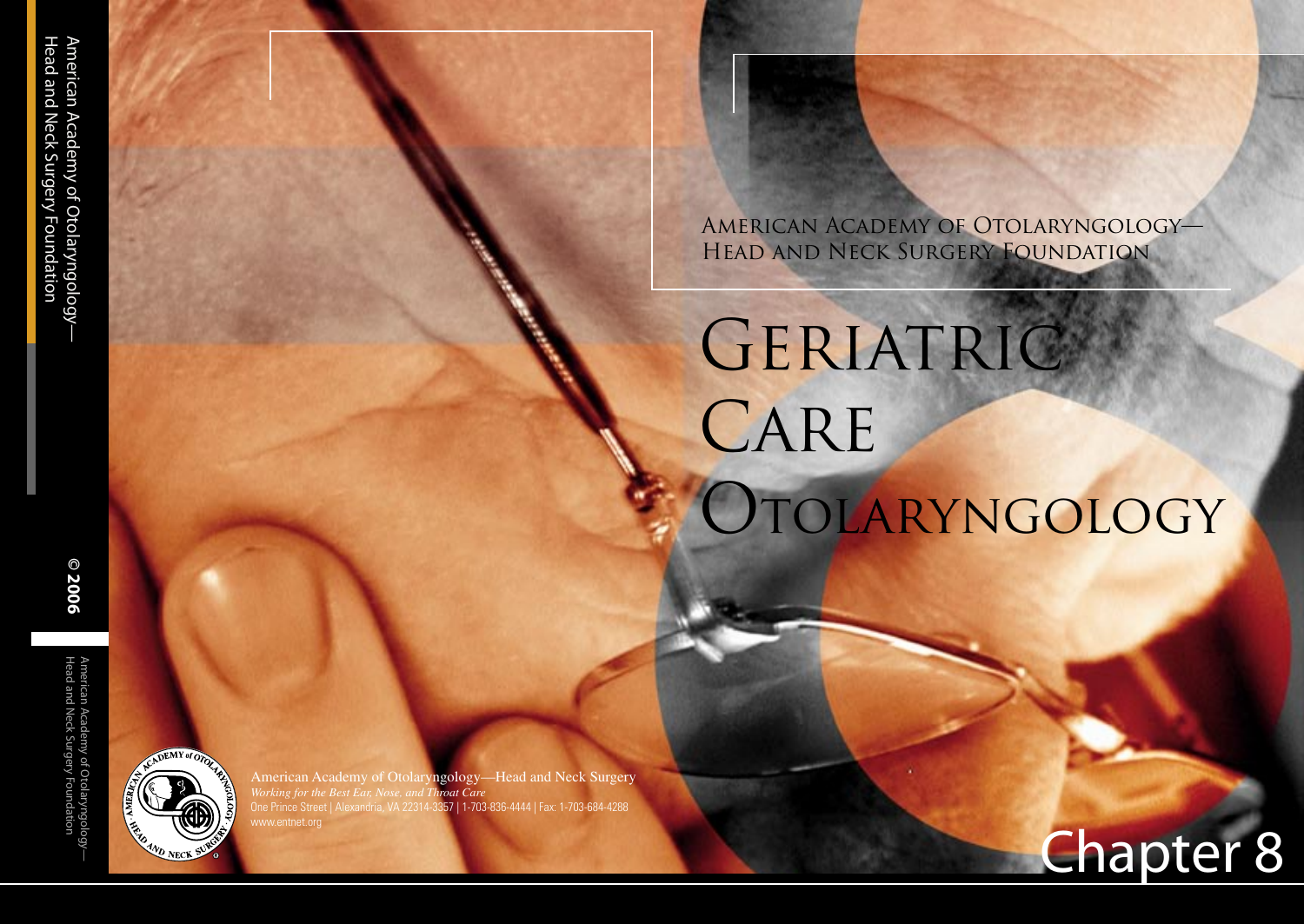# **Geriatric Polypharmacy in Otolaryngology**

Gordon J. Siegel, MD, Assistant Clinical Professor Otolaryngology Head and Neck Surgery Northwestern University Feinberg School of Medicine

The term "polypharmacy" refers to "the administration of many drugs." In today's world, polypharmacy probably ap plies to drug use within most of the population. Considering over-the-counter pain relievers, sinus and cold remedies, vitamins, alternative medications, and "magic herbs," most people consume some form of medication on a daily basis. Because the vast majority of the population is seen by a physician at least once a year, it is easy to see how the num ber of medications taken either by prescription or otherwise can rapidly become a meaningful statistic, thus justifying the term polypharmacy.

Recent data demonstrate that the elderly (population aged 65 years or more) represent approximately 12 percent of the U.S. population. However, this same 12 percent of the population accounts for approximately 32 percent of annual prescriptions. The average elderly person uses two to six prescription drugs and one to more than three over-thecounter medications on a daily basis.<sup>1</sup> Looking into the future, it should be noted that during the twentieth century the number of people in the United

States less than 65 years of age tripled. During the same period, the number of people over 65 increased 11 times. Current population projection studies estimate that by the year 2050 the elderly population will have more than doubled. At the midpoint of the twenty-first century, one in five Americans will be considered elderly. 2 When one considers that up to one-third of the patients seen by the average otolaryngologist practicing in the United States are aged 65 or older, it is readily understand able why it is necessary to have a good foundation in geriatric otolaryngologic polypharmacy.

#### **Common Pathologies in Geriatric Otolaryngology**

It is important to realize that many otolaryngologic disor ders can be seen in almost any age group. However, age predicts to a varying degree the prevalence of disease in certain chronologic populations. It is with this in mind that the following list of geriatric otolaryngologic disorders is presented. The disorders presented below reflect the most common geriatric otolaryngologic manifestations.

*Otologic*

Hearing Loss

• Sensory • Conductive

a. cerumen impaction b. serous otitis c. otosclerosis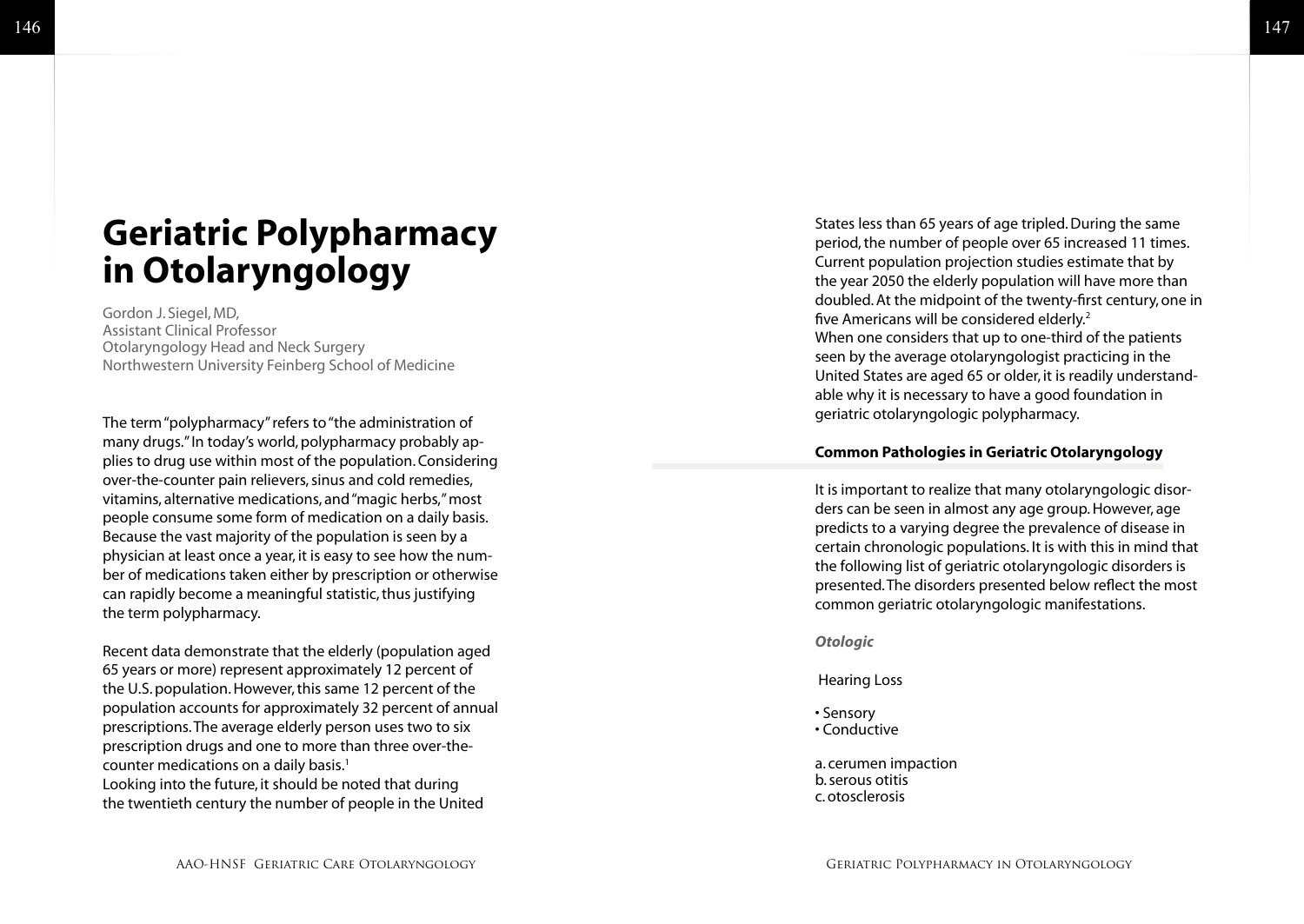#### • Mixed

#### Balance Disorders

- Benign Paroxysmal Positional Vertigo
- Labyrinthitis
- Meniere's
- Multiple Medications

#### *Rhinologic*

#### • Rhinitis

- Epistaxis
- Nasal Obstruction
- Olfactory Dysfunction
- Sinusitis

#### *Oropharyngeal*

- Dysphagia
- Aspiration
- Xerostomia
- Burning Mouth Syndrome
- Laryngopharyngeal Reflux

#### *Laryngeal*

• Voice Disturbance

#### **Other**

- Thyroid
- Head And Neck Cancer
- Cosmetic

#### **Brief Description of Otolaryngologic Geriatric Disorders and Possible Treatments**

The following description of the above disorders and their treatments is not meant to serve as a definitive reference for diagnosis and treatment of geriatric otolaryngologic disease. Rather it is simply a brief outline to serve as a foun dation to better understand polypharmacy in the elderly otolaryngologic patient.

#### *Otologic*

Hearing loss is the most common otolaryngologic mani festation in the geriatric population. 3 Approximately 60 percent of the population in the United States, aged 65 and older, has at least a 25dB compromise in hearing. Hear ing in this patient group may be divided into sensory, con ductive, and mixed hearing loss. Sensory hearing loss, the most common type of hearing loss in the elderly patient, is almost universally treated with amplification or a hearing aid. Medications associated with this might include topical steroid creams in the event of sensitivity to hearing aid ear molds. Conductive hearing loss is typically caused by ceru men impaction or middle ear fluid. Cerumen impaction is the most common and most treatable cause of conduc tive hearing loss in the elderly. A recent study of 29 elderly patients in a skilled nursing facility demonstrated that 19 patients (65.5 percent) had at least one ear occluded by 50 percent or more with cerumen. Hearing improved in 80 percent of the ears after cerumen removal.<sup>4</sup> A variety of over-the-counter cerumenolytic agents are readily avail able to treat this problem.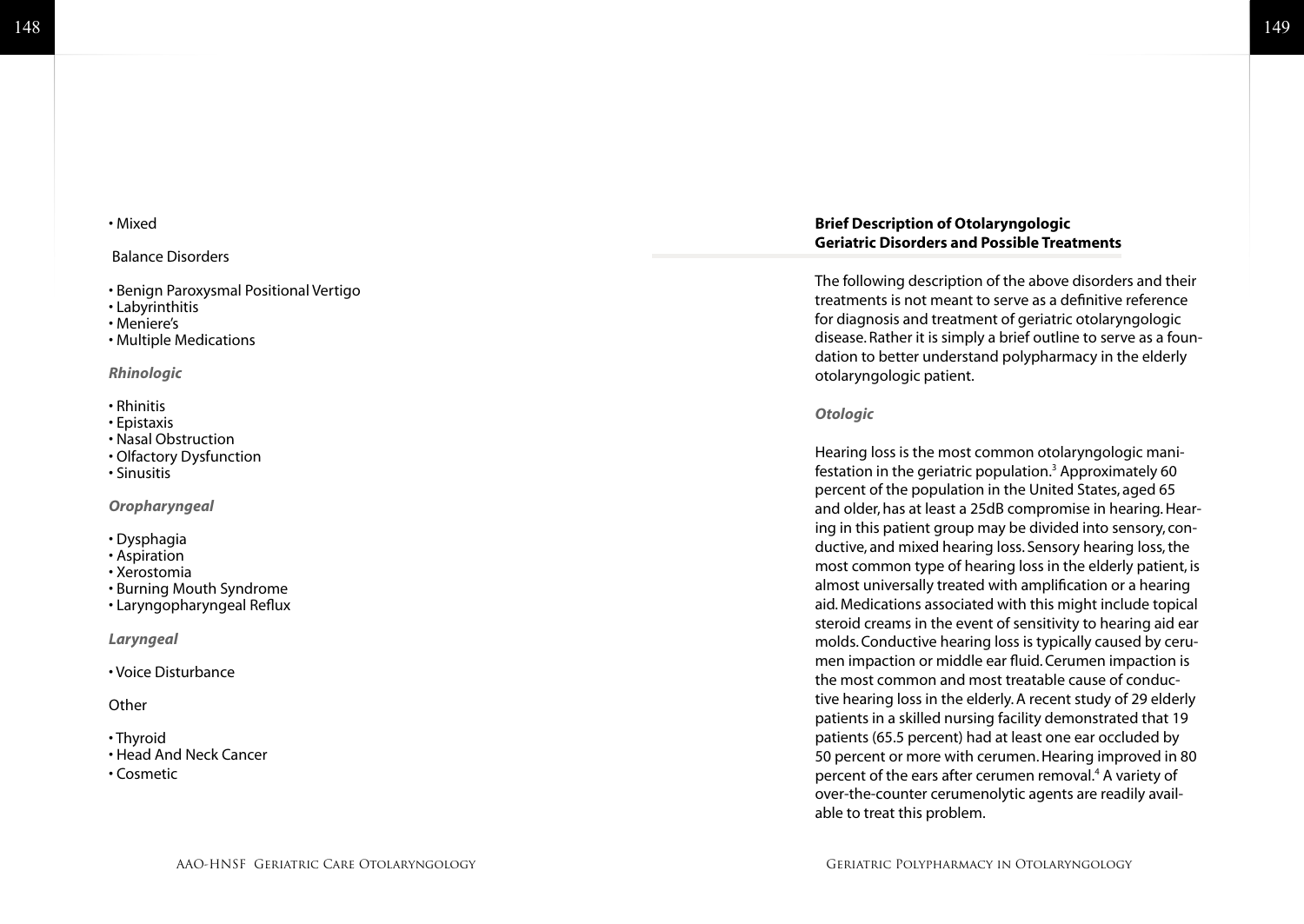Serous otitis is most commonly a result of eustachian tube dysfunction. A variety of possible causes include infection, allergy, and mechanical obstruction. Medications most often used in the treatment of these disorders include anti biotics, antihistamines, decongestants (oral and topical), nasal steroid sprays, and oral steroids. Otosclerosis is most commonly treated with surgery or amplification.

Balance disorders often result in seriously incapacitating injuries. It has been estimated that in a one-year period, 30-50 percent of people 65 and older fall at least once. That number increases to 50 percent after age 80.<sup>5</sup> In 1 percent of this age group, falls result in hip fractures. An overall 5 percent fracture rate is seen. Approximately half of the hip fractures never regain normal function. Balance disorders have many etiologies including cardiovascular disease, neurologic disease, multiple medications, and, of course, vestibular pathology. Vestibular disorders include benign paroxysmal positional vertigo (BPPV) and Meniere's. BPPV is treated with vestibular exercises, canalith reposition ing, and numerous medications including meclizine and benzodiazepines for symptomatic relief. Meniere's may be treated with a low-salt diet, diuretics, and vestibular sup pressants.

#### *Rhinologic*

Many forms of rhinitis have been described. Allergic rhinitis and nonallergic rhinitis have been treated with a combination of medications including antihistamines, decongestants, nasal steroid sprays, oral steroids, and nasal

saline and nasal antihistamine sprays. Vasomotor rhinitis has been treated with ipratroprium, nasal steroid sprays, and antihistamine sprays. Epistaxis may be treated with moisturizing agents (saline nasal sprays), antibiotics, and lubricants. Many elderly people with nosebleeds are tak ing anticoagulant medication, which must be considered in the overall treatment plan. Nasal obstruction results from multiple causes and therefore has multiple treat ments. Obstruction from trauma is most often addressed with surgical intervention. Allergic and vasomotor rhinitis may result in obstruction. Their treatments have been presented. Rhinitis medicamentosa (rebound rhinitis) is treated with discontinuation of the offending topical agent, application of a topical nasal steroid spray, and a short tapering dose of oral steroids.

Olfactory function has been shown to decline in people more than 60 years old. 6 More than 50 percent of people over age 80 have dysfunctions of smell. 7 Because the sense of smell is probably the least understood of all the senses, there are not a lot of treatment options. Treat ment is according to underlying cause outlined above for obstructive and other inflammatory disorders. Sinusitis is relatively common in the aged population and frequently is overlooked because symptoms are often more subtle than in younger people. Treatment of sinusitis is typically accomplished with varying combinations of antibiotics, decongestants, mucolytics, hydration irrigations, and oc casionally antihistamines.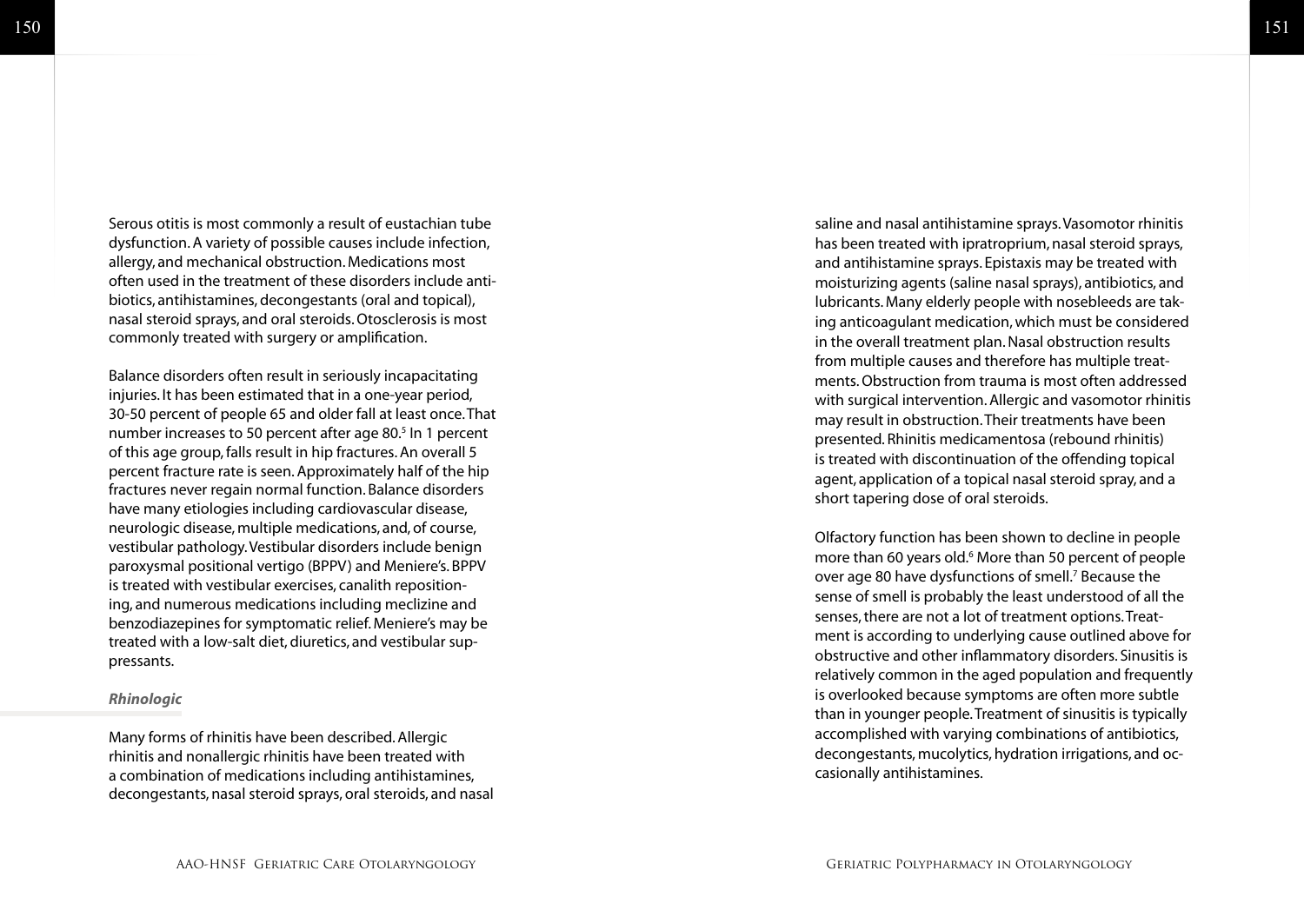#### 153

#### *Oropharyngeal*

Dysphagia may occur in 10–30 percent of elderly pa tients.<sup>8</sup> The list of potential causes of dysphagia in the geriatric population is long. Systemic causes include muscu loskeletal, connective tissue, autoimmune, cardiovascular, neurologic, and general disorders. Medications that can cause dysphagia include anticholinergics, antidepressants, antihypertensives, diuretics, and phenothiazines. Other possible etiologies of geriatric dysphagia relate to local disorders of the oropharynx, hypopharynx, and esophagus. Treatments of these disorders may include multiple medications, which in turn can cause further problems.

Aspiration and in particular silent aspiration in the elderly is a frequent cause of pneumonia. Pneumonia is treated with antibiotics, which may also contribute to polyphar macy in the elderly. Xerostomia is a common symptom in up to 20 percent of the elderly population. Again, the administration of multiple medications in itself is a com mon cause of this problem in the elderly. Other causes of xerostomia include diabetes, psychotropic drugs, and radiation therapy.

Burning mouth syndrome has not been definitively linked to any specific etiology. Varying degrees of treat ment success have been realized employing symptomatic treatment with low dosages of tricyclic antidepressants, benzodiazepines, and anticonvulsants.<sup>9</sup> Laryngopharyngeal reflux is seen in all age groups but certainly is recognized in the elderly. It is treated primarily with diet, proton pump inhibitors, and H2 blockers.

#### *Laryngeal*

Vocal dysfunction is seen in approximately 12 percent of the geriatric population.<sup>10</sup> Speech therapy is the mainstay of treatment although other underlying causes such as es sential tremor, Parkinson's disease, stroke, myasthenia gra vis, and thyroid disease may introduce new medications.

#### *Other*

Thyroid disease is usually treated with synthroid or other similar medications. Head and neck cancer may involve numerous medications. A number of chemotherapeutic agents, including cisplatin, bleomycin, vincristine, vin blastine, and nitrogen mustard, may produce ototoxicity. Finally, let us not forget that with the appearance of aging comes the desire for the disappearance of aging. Botox, fillers, and a plethora of cosmetic antiaging drugs have found their way into the market in recent years. The geri atric population accounts for some of the most avid users of these drugs.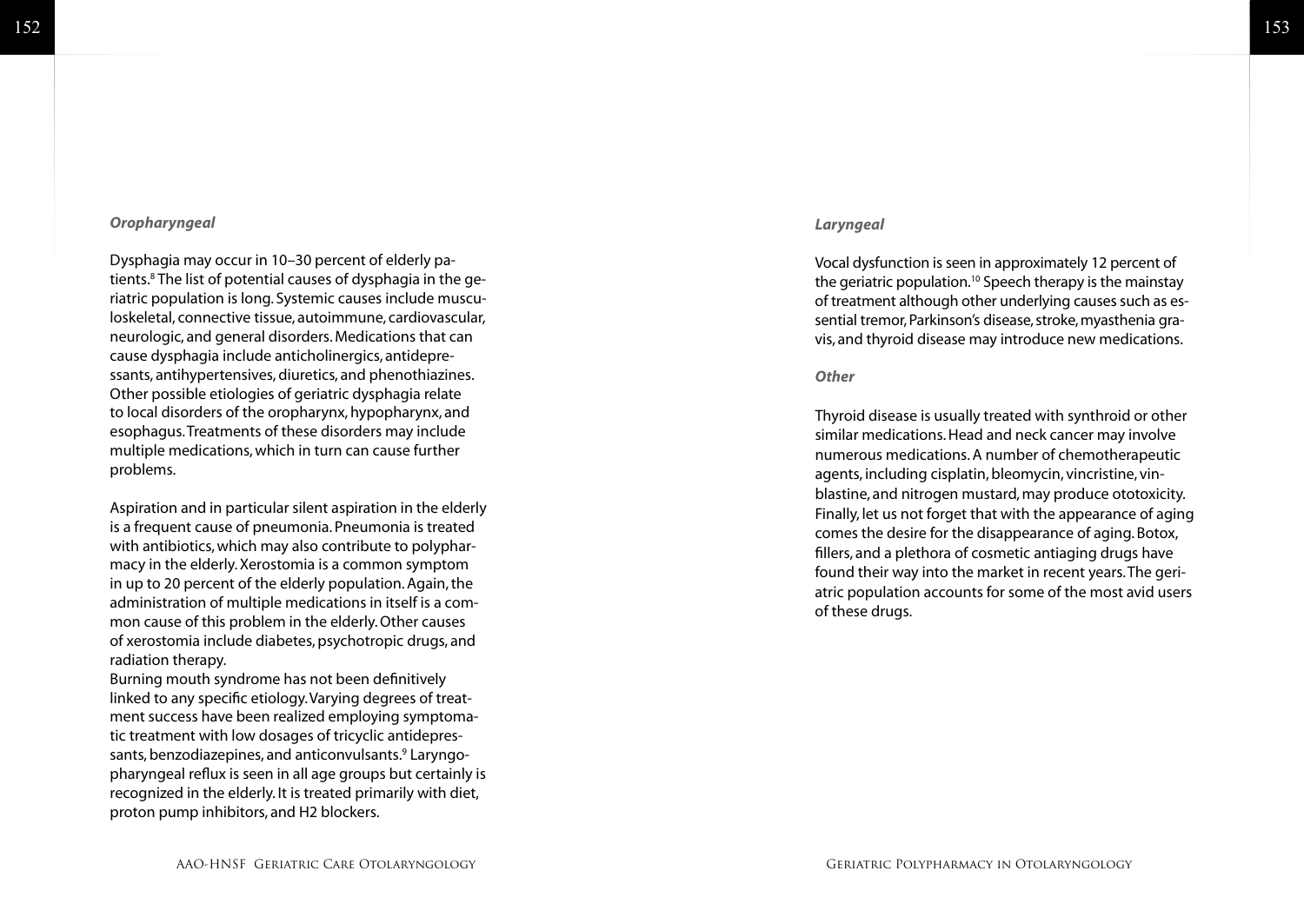#### **Correctly Medicating the Geriatric Population in a Polypharmacy World**

Based on the presentation above of the more common geriatric otolaryngologic disorders and their suggested possible treatments, the otolaryngologist should be aware of the several medications that can be used for elderly patients, and of the possible problems that can be caused by the harmful interaction of some of these particular drugs. A partial list of medications available to the otolaryngologist is provided in table 1.

#### **Table 1. Partial List of Medications in the Otolaryngologist's Arsenal**

| <b>Topical Steroid Creams</b>                                                              | Antibiotics                                                    |  |
|--------------------------------------------------------------------------------------------|----------------------------------------------------------------|--|
| Betamethasone<br>Mometasone<br><b>Fluocinonide</b><br>Triamcinolone<br><b>Fluocinolone</b> | Amimnoglycosides<br>Neomycin<br>Tobramycin<br>Gentamycin       |  |
| <b>Macrolides</b>                                                                          | Cephalosporins                                                 |  |
| Azithromycin<br>Clarithromycin<br>Erythromycin                                             | Cefazolin<br>Cephalexin<br>Cefaclor<br>Cefuroxime<br>Cefprozil |  |
|                                                                                            |                                                                |  |

| <b>Penicillins</b>                                         | Quinolones                                                                                           |
|------------------------------------------------------------|------------------------------------------------------------------------------------------------------|
| Amoxicillin<br>Amoxicillin/Clavulanate                     | Levofloxacin<br>Moxifloxacin<br>Ciprofloxacin                                                        |
| <b>Other Antimicrobials</b>                                | Cerumenolytics                                                                                       |
| Clindamycin<br>Metronidazole                               | <b>Various OTC Preparations</b>                                                                      |
| Sedating                                                   | Decongestants                                                                                        |
| Hydroxyzine<br>Diphenhtdramine<br>Cetirizine               | Pseudoephedrine<br>Ephedrine<br>Guaifenesin                                                          |
| Antihistamines                                             | <b>Nasal Sprays</b>                                                                                  |
| Nonsedating<br>Fexofenadine<br>Desloratadine<br>Loratadine | Steroids<br><b>Beclomethasone</b><br>Fluticasone<br>Triamcinolone<br>Mometasone<br><b>Budesonide</b> |
| <b>Oral Steroids</b>                                       | <b>Other</b>                                                                                         |
| Prednisone<br>Methylprednisolone                           | Oxymetazaline<br>Azelastine<br>Ipratropium                                                           |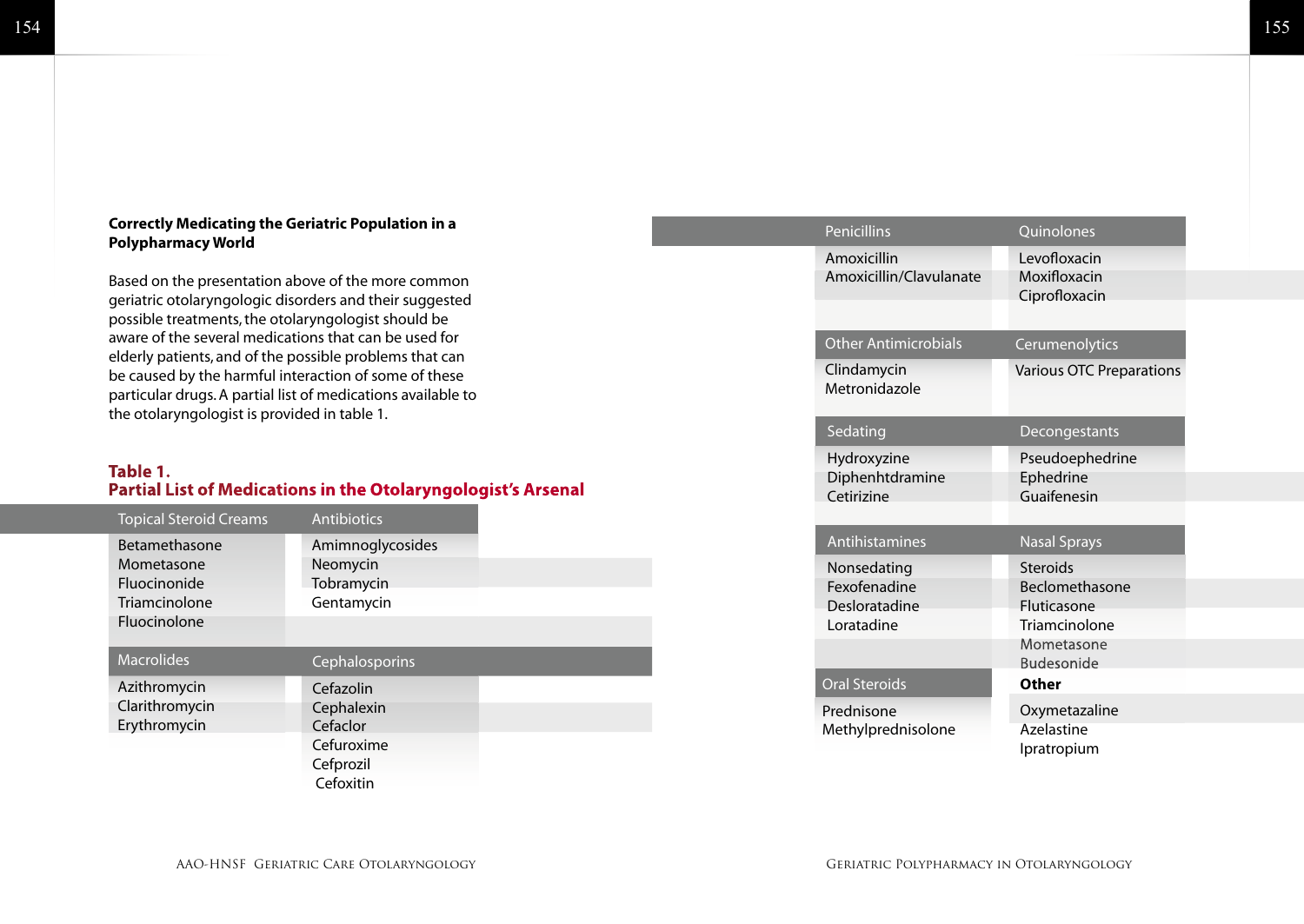| <b>Diuretics</b>              | Anti-Vertiginous             |
|-------------------------------|------------------------------|
| Hydrochlorothiazide           | Meclizine                    |
| Dyazide                       | Benzodiazepines              |
| Gastrointestinal              | Chemotherapeutics            |
| <b>Proton Pump Inhibitors</b> | Cisplatin                    |
| Rabeprazole                   | Bleomycin                    |
| Esomeprazollansoprazole       | Vincristine                  |
| Omeprazole                    | Vinblastine                  |
| Pantoprazole                  | Nitrogen Mustard             |
| <b>H2 Blockers</b>            |                              |
| Nizatidine                    | <b>Cosmetic Applications</b> |
| Cimetidine                    | <b>Botox</b>                 |
| Famotidine                    | Dermal Fillers               |
| Ranitidine                    |                              |

#### *Potentially Problematic Drug Group Interactions*

Although it is not within the scope of this essay to present all possible drug interactions, the more common drug group interactions are discussed below.

Aminoglycosides and Cephalosporins. Nephrotoxicity, or the quality or state of being toxic to kidney cells, may result from the combined use of aminoglycosides and cephalosporins.11 The mechanism of action is unknown. Predisposing factors include older age, preexisting renal compromise, and large doses of either drug. The fact that elderly patients are considered to be at increased risk in

this group is a reflection of the large number of patients in this group who are taking multiple medications, have multiple medical disorders, and have preexisting renal impairment. Renal functions should be closely monitored in this group if alternative regimens are not possible.

Quinolones and Corticosteroids. The quinolone group of antibiotics is known to possibly cause arthropathy.12 Corticosteroids increase the risk of tendon rupture and or tendonitis.13 The exact mechanism of action has not been demonstrated. However, the geriatric population is known to be at increased risk for adverse effects from these drug interactions. These interactions are easily and often overlooked. Large numbers of geriatric patients already have arthritis and other arthropathies. Therefore this drug interaction can readily be mistakenly attributed to other ongoing disease or simply explained by the expectation of joint pain and pathology in older patients. The combined use of these medications is not unlikely to be seen in the geriatric patient population. It should be kept in mind that the interactions may be generated by topical nasal corticosteroids as well as oral IV and IM steroids. The prescribing practitioner is therefore urged to keep this interaction in mind and use this combination of drugs only when other combinations are not applicable.

Levofloxacin and QT Prolonging Agents. The QT interval is the time from electrocardiogram Q wave to the end of the T wave corresponding to electrical systole. The concurrent use of levofloxacin and drugs that prolong the QT interval may result in synergistic or additive effects on the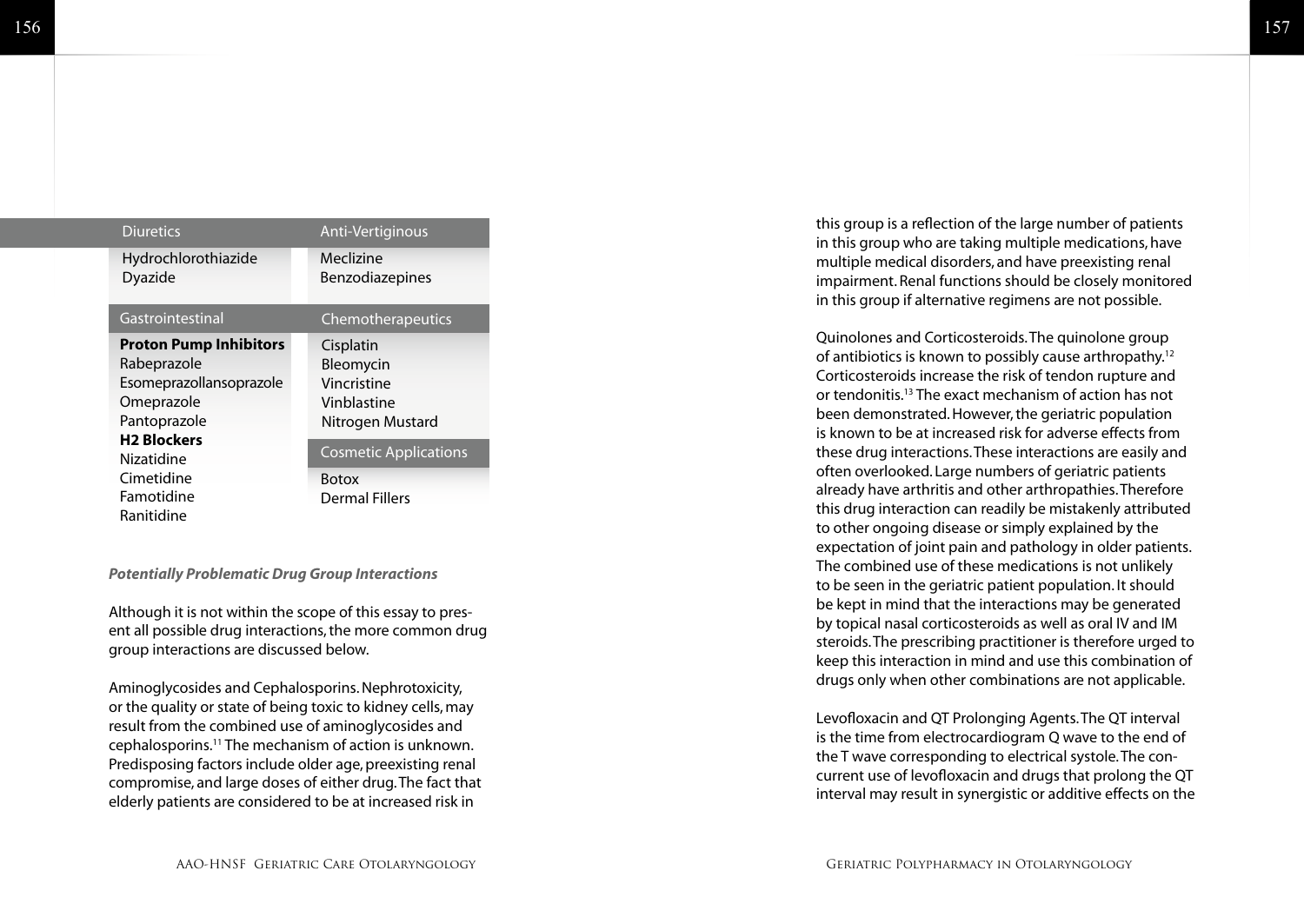QT interval.<sup>14</sup> This may result in life-threatening cardiac arrhythmias, including torsades de pointes. The risk of QT prolongation increases with age. It can therefore again be seen that the elderly are particularly at risk. Because the incidence of cardiac arrhythmias tends to increase with age, it is again an easy mistake to overlook the drug interaction of these life-threatening conditions and ascribe arrhythmias to normal events of aging. It is important to keep this in mind when prescribing these drugs in the elderly.

*Importance of Understanding Pharmacokinetics and Aging*

It could be concluded that harmful drug interactions or effects are predictable by virtue of the known pharmacology of the drugs and that they are therefore avoidable. But in order to properly understand and effectively work with polypharmacy in the geriatric population, it is essential to establish a basic knowledge of pharmacokinetics and aging. Four physiologic events can give a firm foundation to achieving this goal. They are (1) absorption, (2) distribution, (3) metabolism, and (4) renal excretion.

Absorption in the elderly plays only a minor a role in prescribing patterns. Age-related gastrointestinal and skin changes surprisingly do not usually significantly alter absorption patterns with most medications. An error that should be avoided is to alter dosing based solely on the idea of decreasing absorption rates in the geriatric patient. Distribution of medications often changes with aging.

Aging usually results in a decrease in lean body mass and total body weight. This in turn results in an increase in the overall percentage of body fat. This is important to consider because of the increase in volume of distribution for lipophillic medications such as sedatives that penetrate the central nervous system.

Metabolism is variable in the elderly as it is in other age groups. Even though liver function tests do not demonstrate large changes with aging, there is a degree of general decline in metabolic capacity. This results from decreased liver mass and hepatic blood flow. This must be kept in mind when prescribing for the elderly and it is suggested that prescribing guidelines be checked regularly.

Renal excretion is a well-established parameter in prescribing methods. Age-related decrease in renal blood flow and glomerular filtration rate are well recognized. Regular precautions in this area are encouraged.

*Necessity of Recognizing Inappropriate Medications for the Elderly*

Although careful scrutiny should be employed when prescribing all medications to the geriatric population, it is also important for physicians to know that certain medications are potentially dangerous as stand-alones. In 1991, Mark Beers headed a group of investigators at the University of California, Los Angeles, in formulating a list of criteria for determining the appropriate use of medica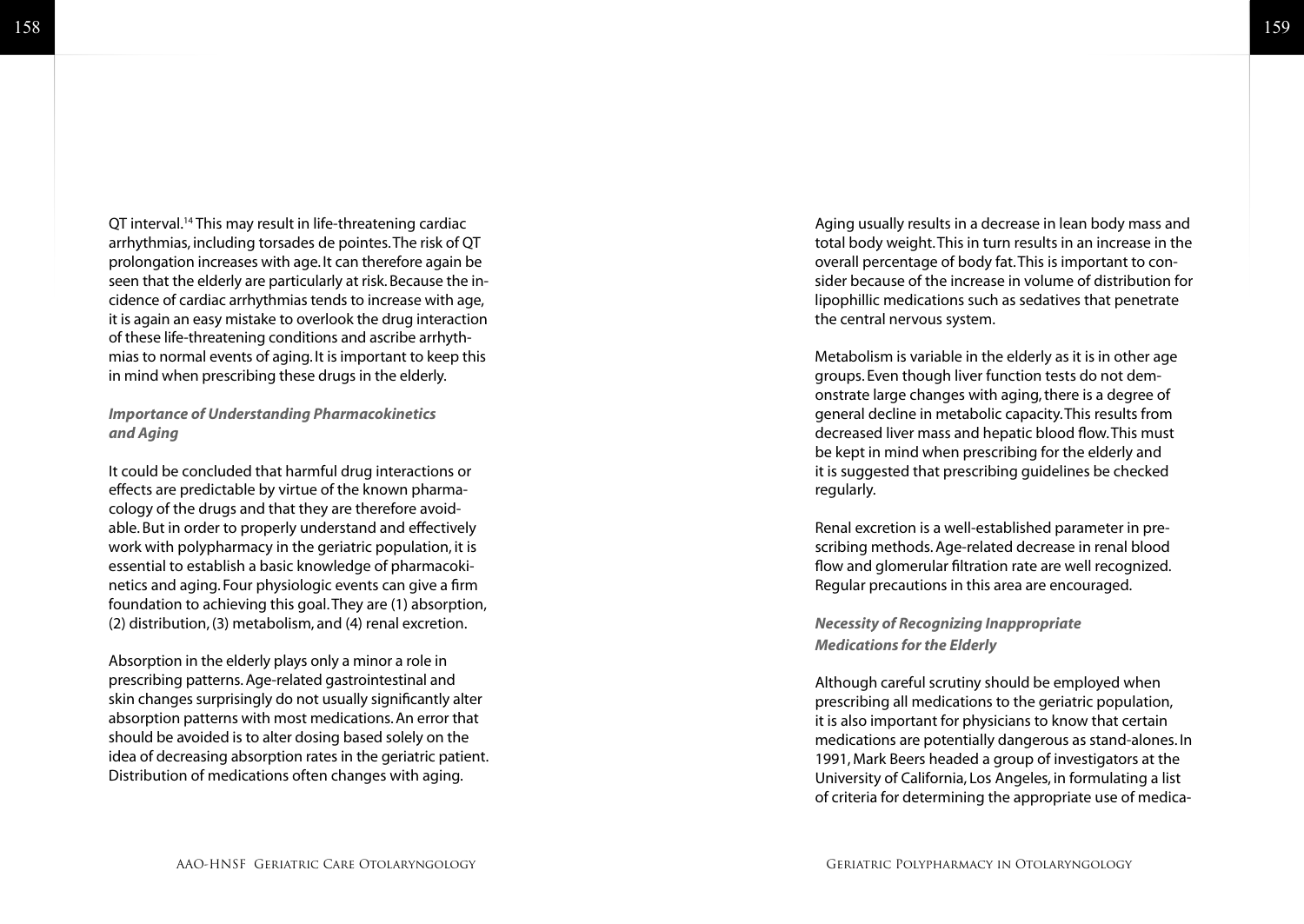tions in the elderly living in nursing homes. He updated the list in 1997.<sup>15</sup> The list includes 28 medications or classes of medications that were considered inappropri ate for use in the elderly. Fourteen of the 28 medications were considered to have potentially severe adverse reac tions when used in the geriatric population. This list was updated by Fick et al. in 2003.16 Table 2 (below) lists the drugs presented by Fick et al. in their update.

#### **Potentially Inappropriate Medications for the Elderly According to the Revised Beers Criteria**

For detailed information on herbs, supplements, or generic or brand name medications, reference MedlinePlus (http://www.nlm.nih.gov/medlineplus/druginformation.html), a service of the U.S. National Library of Medicine and the National Institutes of Health.

#### **A**

CLICKABLE

CLICKABLE

- [alprazola](http://www.nlm.nih.gov/medlineplus/druginfo/medmaster/a684001.html) m (Xanax) N
- $\overline{\mathbb{N}}$ [amiodaron](http://www.nlm.nih.gov/medlineplus/druginfo/uspdi/202029.html) e (Cordarone)
- $\overline{\mathbf{N}}$ [amitriptylin](http://www.nlm.nih.gov/medlineplus/druginfo/medmaster/a682388.html) e (Elavil)
- $\overline{\bf N}$ [amphetamine](http://www.nlm.nih.gov/medlineplus/druginfo/uspdi/202031.html) s
- $\overline{\mathbf{N}}$ [anorexic agent](http://www.nlm.nih.gov/medlineplus/druginfo/uspdi/202069.html) s

#### **B**

- $\overline{\mathbb{N}}$ [barbiturate](http://www.nlm.nih.gov/medlineplus/druginfo/uspdi/202081.html) s
- [belladonna alkaloid](http://www.nlm.nih.gov/medlineplus/druginfo/uspdi/202049.html) s (Donnatal)  $\overline{\mathbb{N}}$
- [bisacody](http://www.nlm.nih.gov/medlineplus/druginfo/medmaster/a601027.html) l (Dulcolax)  $\overline{\mathbb{N}}$

#### **C**

- [carisoprodo](http://www.nlm.nih.gov/medlineplus/druginfo/medmaster/a682578.html) l (Soma)
- [cascara sagrad](http://www.nlm.nih.gov/medlineplus/druginfo/medmaster/a601112.html) a  $\overline{\mathbf{N}}$
- Ŕ. [chlordiazepoxid](http://www.nlm.nih.gov/medlineplus/druginfo/medmaster/a682078.html) e (Librium, Mitran)
- $\blacksquare$ [chlordiazepoxide-amitriptylin](http://www.nlm.nih.gov/medlineplus/druginfo/uspdi/202129.html) e (Limbitrol)
- [chlorpheniramin](http://www.nlm.nih.gov/medlineplus/druginfo/medmaster/a682543.html) e (Chlor-Trimeton)
- [chlorpropamid](http://www.nlm.nih.gov/medlineplus/druginfo/medmaster/a682479.html) e (Diabinese)  $\overline{\mathsf{N}}$
- [chlorzoxazon](http://www.nlm.nih.gov/medlineplus/druginfo/medmaster/a682577.html) e (Paraflex)  $\overline{\mathbf{N}}$
- [cimetidin](http://www.nlm.nih.gov/medlineplus/druginfo/uspdi/202283.html) e (Tagamet)  $\blacksquare$
- [clidinium-chlordiazepoxid](http://www.nlm.nih.gov/medlineplus/druginfo/uspdi/202130.html) e (Librax)  $\blacksquare$
- $\overline{\mathbf{N}}$ [clonidin](http://www.nlm.nih.gov/medlineplus/druginfo/uspdi/202152.html) e (Catapres)
- [clorazepat](http://www.nlm.nih.gov/medlineplus/druginfo/medmaster/a682052.html) e (Tranxene)  $\blacksquare$
- [cyclandelat](http://www.nlm.nih.gov/medlineplus/druginfo/uspdi/202171.html) e (Cyclospasmol)  $\blacksquare$
- [cyclobenzaprin](http://www.nlm.nih.gov/medlineplus/druginfo/uspdi/202172.html) e (Flexeril)  $\blacksquare$
- [cyproheptadin](http://www.nlm.nih.gov/medlineplus/druginfo/medmaster/a682541.html) e (Periactin)

#### **D**

- [dessicated thyroi](http://www.nlm.nih.gov/medlineplus/druginfo/medmaster/a682475.html) d
- [dexchlorpheniramin](http://www.nlm.nih.gov/medlineplus/druginfo/uspdi/202060.html) e (Polaramine)
- [diazepa](http://www.nlm.nih.gov/medlineplus/druginfo/medmaster/a682047.html) m (Valium)
- [dicyclomin](http://www.nlm.nih.gov/medlineplus/druginfo/medmaster/a684007.html) e (Bentyl)
- [digoxi](http://www.nlm.nih.gov/medlineplus/druginfo/uspdi/202194.html) n (Lanoxin)
- [diphenhydramin](http://www.nlm.nih.gov/medlineplus/druginfo/uspdi/202060.html) e (Benadryl)
- [dipyridamol](http://www.nlm.nih.gov/medlineplus/druginfo/medmaster/a682830.html) e (Persantine)
- [disopyramid](http://www.nlm.nih.gov/medlineplus/druginfo/medmaster/a682408.html) e (Norpace, Norpace CR)
- [doxazosi](http://www.nlm.nih.gov/medlineplus/druginfo/medmaster/a693045.html) n (Cardura)
- [doxepi](http://www.nlm.nih.gov/medlineplus/druginfo/medmaster/a682390.html) n (Sinequan)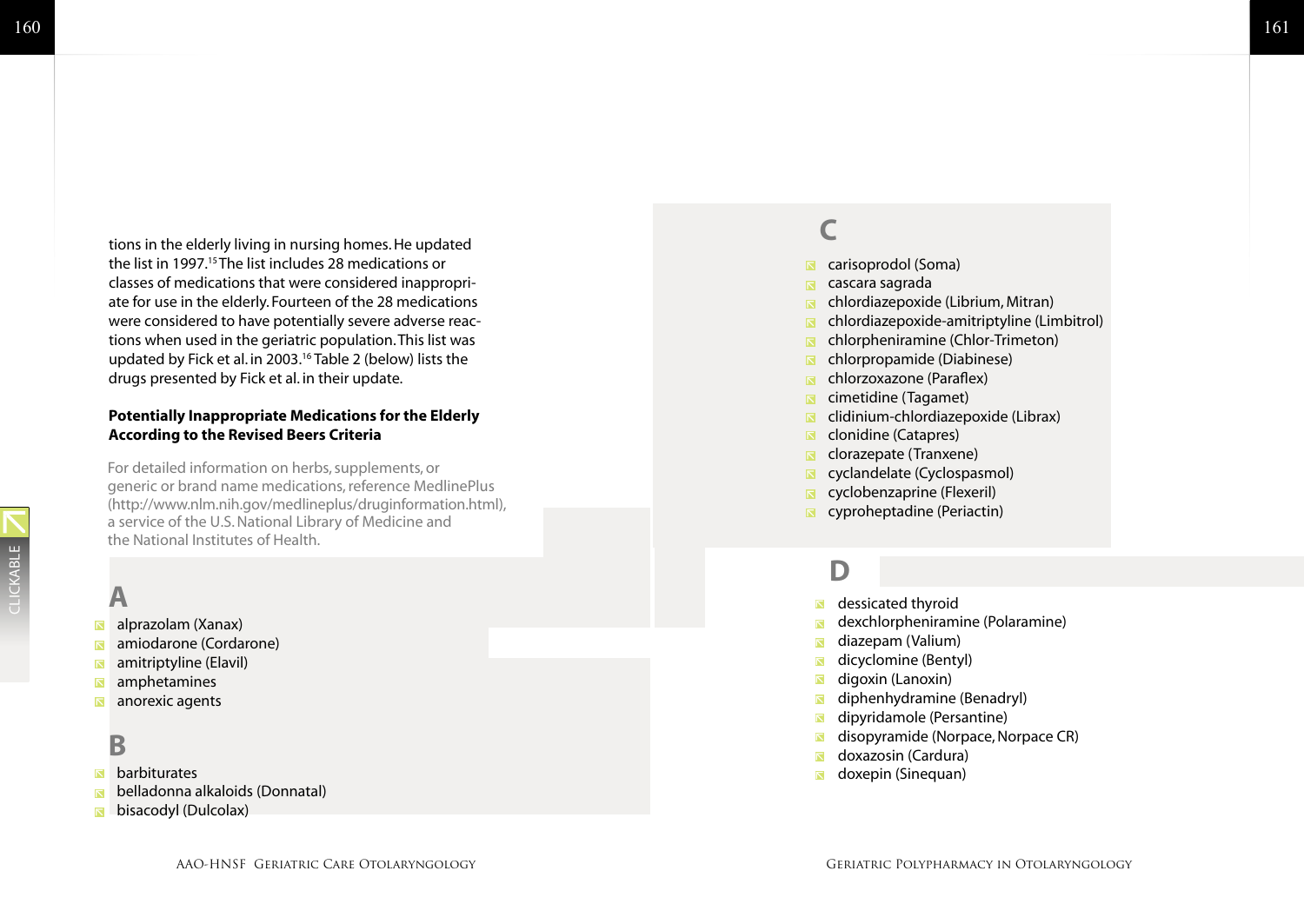#### 163

# **E**<br>ee<br>F Е

- [ergot mesyloid](http://www.nlm.nih.gov/medlineplus/druginfo/uspdi/202215.html) s (Hydergine)
- [estrogen](http://www.nlm.nih.gov/medlineplus/druginfo/medmaster/a682922.html) s
- [ethacrynic aci](http://www.nlm.nih.gov/medlineplus/druginfo/medmaster/a682857.html) d (Edecrin)

#### F

- [ferrous sulfat](http://www.nlm.nih.gov/medlineplus/druginfo/medmaster/a682778.html) e (iron)
- [fluoxetin](http://www.nlm.nih.gov/medlineplus/druginfo/medmaster/a689006.html) e (Prozac)
- [flurazepa](http://www.nlm.nih.gov/medlineplus/druginfo/medmaster/a682051.html) m (Dalmane)

#### **G**

- [guanadre](http://www.nlm.nih.gov/medlineplus/druginfo/uspdi/202272.html) l (Hylorel)
- [guanethidin](http://www.nlm.nih.gov/medlineplus/druginfo/medmaster/a682264.html) e (Ismelin)

#### **H**

- [halazepa](http://www.nlm.nih.gov/medlineplus/druginfo/uspdi/202084.html) m (Paxipam)
- [hydroxyzin](http://www.nlm.nih.gov/medlineplus/druginfo/medmaster/a682866.html) e (Vistaril, Atarax)
- [hyoscyamin](http://www.nlm.nih.gov/medlineplus/druginfo/medmaster/a684010.html) e (Levsin, Levsinex)
- [hioridazin](http://www.nlm.nih.gov/medlineplus/druginfo/medmaster/a682119.html) e (Mellaril)

#### [indomethaci](http://www.nlm.nih.gov/medlineplus/druginfo/medmaster/a681027.html) n (Indocin, Indocin SR) **I**

 $\overline{\mathbf{N}}$ [isoxsuprin](http://www.nlm.nih.gov/medlineplus/druginfo/uspdi/202310.html) e (Vasodilan)

#### **K**

#### $\blacksquare$ [ketorola](http://www.nlm.nih.gov/medlineplus/druginfo/uspdi/202318.html) c (Toradol)

[lorazepa](http://www.nlm.nih.gov/medlineplus/druginfo/medmaster/a682053.html) m (Ativan)

#### **M**

- [meprobamat](http://www.nlm.nih.gov/medlineplus/druginfo/medmaster/a682077.html) e (Miltown, Equanil)
- [mesoridazin](http://www.nlm.nih.gov/medlineplus/druginfo/uspdi/202457.html) e (Serintil)
- [metaxalon](http://www.nlm.nih.gov/medlineplus/druginfo/medmaster/a682010.html) e (Skelaxin)
- [methocarbamo](http://www.nlm.nih.gov/medlineplus/druginfo/uspdi/202523.html) l (Robaxin)
- [methyldop](http://www.nlm.nih.gov/medlineplus/druginfo/medmaster/a682242.html) a (Aldomet)
- [methyldopa-hydrochlorothiazid](http://www.nlm.nih.gov/medlineplus/druginfo/medmaster/a601076.html) e (Aldoril)
- **Laman (Expredice Miltown, Equantil)**<br>
meprobamate (Miltown, Equantil)<br>
metaxalone (Skelaxin)<br>
methocarbamol (Robaxin)<br>
methyldopa (Aldonet)<br>
methyldopa (Aldonet)<br>
methyldopa -hydrochlorothiazide (Aldoril)<br>
methyltestoster [methyltestosteron](http://www.nlm.nih.gov/medlineplus/druginfo/uspdi/202036.html) e (Android, Virilon, Testrad)
- [mineral oi](http://www.nlm.nih.gov/medlineplus/druginfo/uspdi/202319.html) l

# N<sub>na</sub><br>
na
ni<br>
O

- [naproxe](http://www.nlm.nih.gov/medlineplus/druginfo/medmaster/a681029.html) n (Naprosyn, Avaprox, Aleve)
- n[eoloi](http://www.nlm.nih.gov/medlineplus/druginfo/uspdi/202319.html) d
- [nifedipin](http://www.nlm.nih.gov/medlineplus/druginfo/medmaster/a684028.html) e (Procardia, Adalat)
- [nitrofurantoi](http://www.nlm.nih.gov/medlineplus/druginfo/medmaster/a682291.html) n (Microdantin)

- [orphenadrin](http://www.nlm.nih.gov/medlineplus/druginfo/medmaster/a682291.html) e (Norflex)
- [oxaprozi](http://www.nlm.nih.gov/medlineplus/druginfo/medmaster/a693002.html) n (Daypro)
- [oxazepa](http://www.nlm.nih.gov/medlineplus/druginfo/medmaster/a682050.html) m (Serax)
- [oxybutyni](http://www.nlm.nih.gov/medlineplus/druginfo/medmaster/a682141.html) n (Ditropan)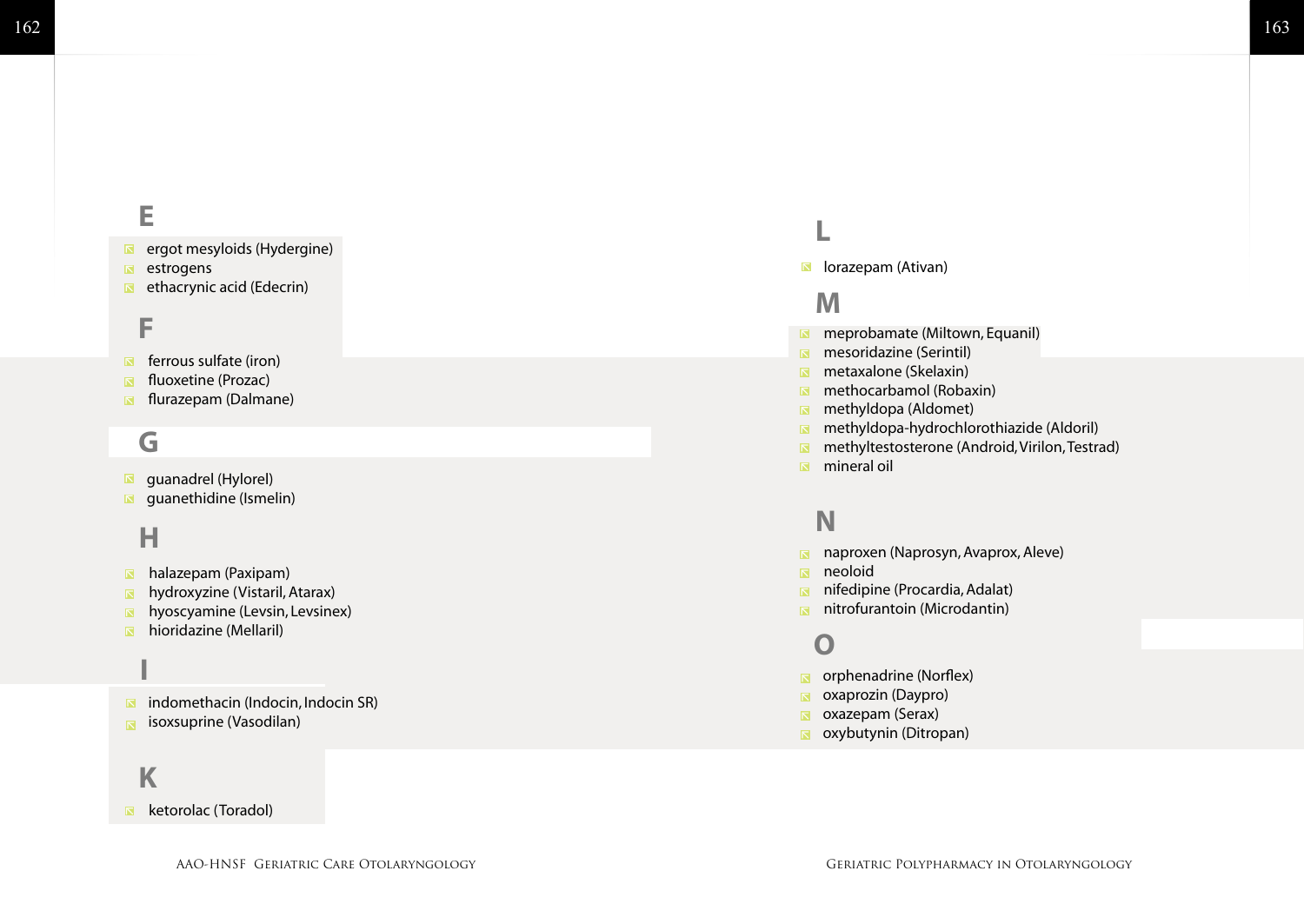### P

- [pentazocin](http://www.nlm.nih.gov/medlineplus/druginfo/uspdi/202390.html) e (Talwin)
- [perphenazine-amitriptylin](http://www.nlm.nih.gov/medlineplus/druginfo/uspdi/202453.html) e (Triavil)
- [piroxica](http://www.nlm.nih.gov/medlineplus/druginfo/medmaster/a684045.html) m (Feldene)
- [promethazin](http://www.nlm.nih.gov/medlineplus/druginfo/medmaster/a682284.html) e (Phenergan)
- [propanthelin](http://www.nlm.nih.gov/medlineplus/druginfo/medmaster/a684020.html) e (Pro-Banthine)
- [propoxyphen](http://www.nlm.nih.gov/medlineplus/druginfo/uspdi/202390.html) e (Darvon) and combination products

# **PR**

[quazepam \(Doral\)](http://www.nlm.nih.gov/medlineplus/druginfo/uspdi/202084.html) **[Q](http://www.nlm.nih.gov/medlineplus/druginfo/uspdi/202084.html)**

## R

[reserpine \(Serpalan, Serpasil](http://www.nlm.nih.gov/medlineplus/druginfo/medmaster/a601107.html) )

- **R** temazepam (Restoril) **R** [thioridazine \(Mellaril\)](http://www.nlm.nih.gov/medhttp://www.nlm.nih.gov/medlineplus/druginfo/medmaster/a682119.html) [ticlopidine \(Ticlid\)](http://www.nlm.nih.gov/medlineplus/druginfo/medmaster/a695036.html)  **[triazolam \(Halcion\)](http://www.nlm.nih.gov/medlineplus/druginfo/medmaster/a684004.html) [trimethobenzamide \(Tigan\)](http://www.nlm.nih.gov/medlineplus/druginfo/medmaster/a682693.html) T**<br>temazepam (Re<br>thioridazine (Mi<br>ticlopidine (Ticl<br>trimethobenzan<br>tripelennamine
- 

In a study completed at Duke University, it was deter mined that, in a one-year period, 20 percent of elderly citizens whose benefits were processed by a large phar maceutical benefits manager filled a prescription for at least one medication classified in the Beers list as a "drug of concern."17 Five drugs from this list have particular rel evance in the otolaryngologic geriatric patient pool. They are alprazolam, amitriptyline, diazepam, diphenhydramine, and propoxyphene.

Alprazolam and diazepam may result in side effects including drowsiness, light-headedness, fatigue, dizziness, irritability, and confusion. These are all symptoms that can mistakenly be attributable to "old age." Therefore treat ment results can be easily misinterpreted and can result in dangerous consequences. Amitriptyline is a frequently employed mood elevator. Like alprazolam and diazepam it too may result in confusing and misleading symptoms, especially in the elderly. These symptoms include slow or difficult speech, dizziness or faintness, crushing chest pain, seizures, and visual and auditory hallucinations. Diphen hydramine should be generally avoided in the elderly. It commonly results in dry mouth, confusion, urinary reten tion, and constipation. It is found frequently in over-thecounter preparations for sleep, upper respiratory infections, and allergy. Propoxyphene should probably not be used at all in older adults. Elderly people are especially sensitive to the effects of narcotic analgesics. This may increase the chance of side effects, especially breathing problems, during treatment.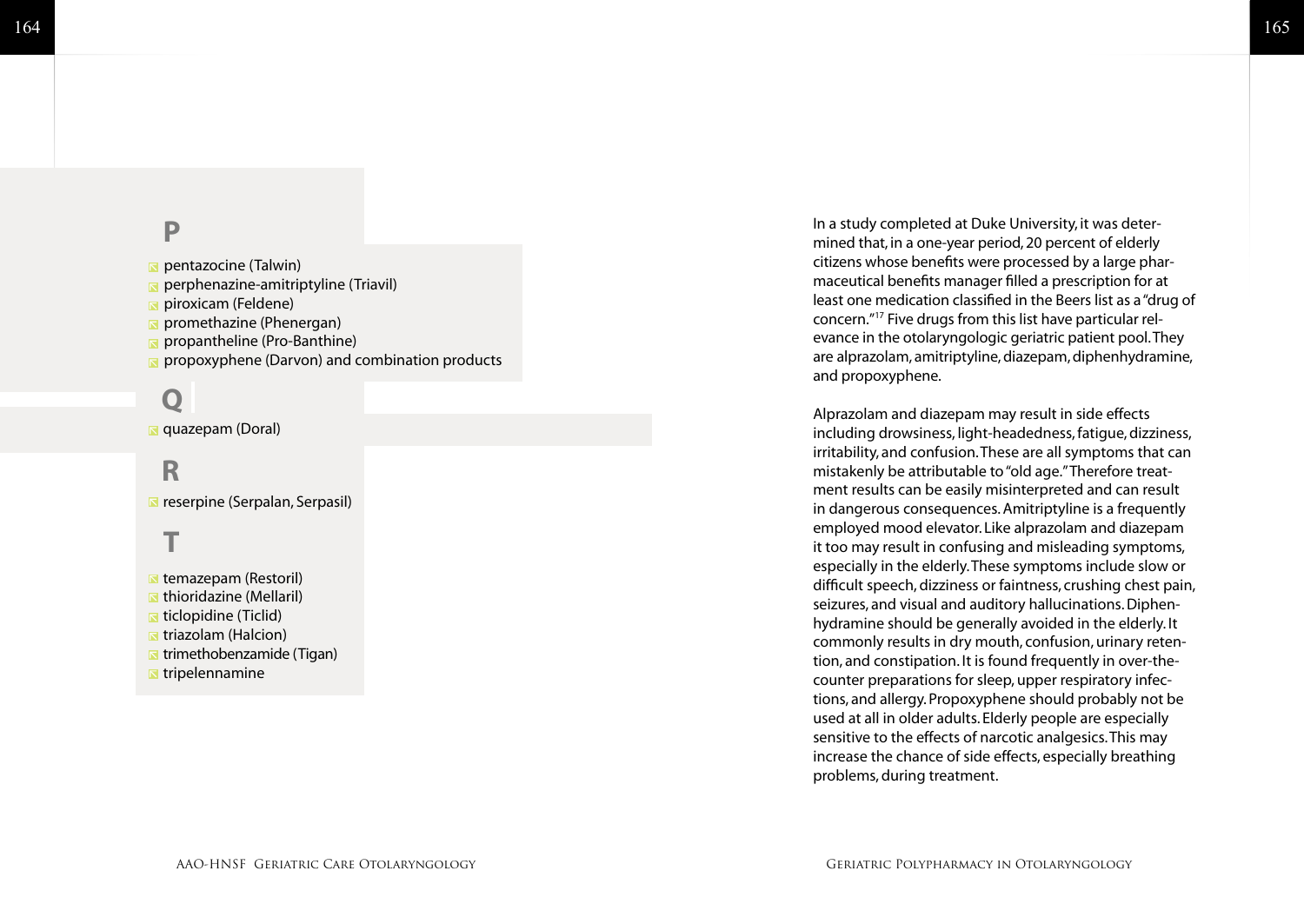#### **The Problem of Adverse Drug Reactions and the Elderly in a Polypharmacy World**

Polypharmacy in today's world is becoming the standard as opposed to the exception. This is seen much more in the elderly population than in any other group of indi viduals. A number of facts contribute to this statistic. It is well accepted that with increased age comes increased potential for disease. In addition, the complexity and severity of disease rises with age. The number of diseases seen in the geriatric population on an individual basis is also recognized to be overall much greater than in the general population. Finally it can be readily seen that all of the above facts are amplified by recognition that the elderly population is living longer with the progression of medical knowledge and skills. Based on all of the above it is easy to understand the reasons for the marked increase in drug use in the elderly.<sup>18</sup>

The potential for serious problems arises with the increas ing number of drugs used in any given individual patient. These problems are referred to as adverse drug reactions (ADRs). A linear relationship has been well established between the number of drugs taken and the increased potential for ADRs.19 It is alarming to realize that at least 80 percent of ADRs resulting in hospital admissions are classified as type A (dose-related) in nature.<sup>20</sup> ADRs are seen much more often in the elderly patient for multiple reasons. With increasing age comes decreasing natural defense mechanisms leading to greater susceptibility to ADRs. In addition, individual drug toxicities are some -

times magnified when combined with other medications. Multiple medications used in combination in a single patient can produce ADRs not seen by the use of these same medications used individually.

Adverse drug reactions and adverse drug interactions are a common cause for elderly patients to be admitted to the hospital.21 While in the hospital, adverse drug reac tions are seen more commonly in geriatric patients and may contribute to morbidity and death.22 Lazarou et al. demonstrated that even after eliminating errors in non compliance, drug abuse, drug administration, overdose, and therapeutic failures, the overall incidence of serious ADRs of the general hospitalized patient population in the United States was 6.7 percent.<sup>23</sup> It was further concluded that the incidence of fatal ADRs was 0.32 percent in patients from 39 prospective studies included in these authors' meta-analysis. ADRs are therefore likely to be be tween the fourth and sixth most common cause of death in the United States. ADRs in Europe are more prevalent than in the United States. Wiffen et al. demonstrated the incidence of ADRs in Europe to be two times those in the United States before 1985. In studies carried out more recently, the ADR rates for both Europe and the United States in the geriatric environment were 20 percent greater than in the pre-1985 studies.<sup>24</sup>

In sum, polypharmacy is a growing concern throughout the world, especially as it concerns the elderly. Prevention of complications of polypharmacy in the geriatric popula tion may be best accomplished by recognition and com pliance with prescribing guidelines specifically outlined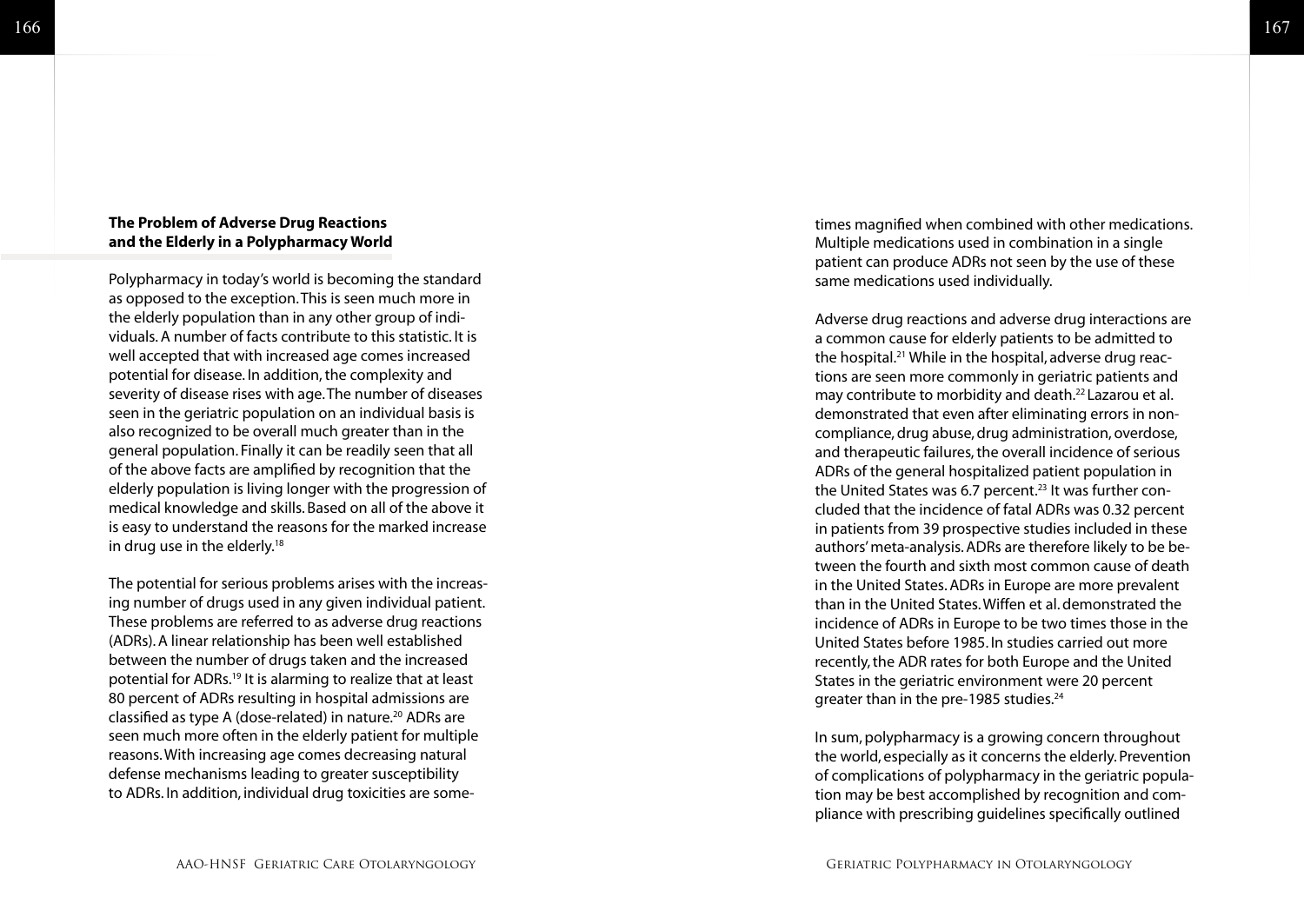for older patients. Failure to recognize the differences in older adults has disastrous potential for error. Older adults should only be prescribed medications that are absolutely necessary. Medication lists in the elderly are frequently a compilation of multiple physicians. These lists should be reviewed often and unnecessary medications should be discontinued. It is extremely important, when diagnosing and treating the elderly, to recognize that drug reactions may result in effects that mimic the conventional concept of "growing old." These effects include but are not limited to loss of balance, drowsiness, incontinence, dizziness, falls, confusion, depression, nervousness, fatigue, malaise, and insomnia. Adverse drug reactions such as dizziness from antihypertensives must not be treated with other drugs such as meclizine. Prescribing errors may also be minimized by prescribing medications that are taken only once a day and limiting the use of PRN or as-needed medications.

#### **Quiz**



1. People over age 65 living in the United States comprise approximately 32 percent of the population. They account for what percentage of the annual

#### prescriptions written in the United States?

 a) 18% b) 32% c) 43% d) 52%

#### 2. Dysphagia occurs in up to 30 percent of elderly patients. It is important to realize that this may be induced by medications including:

- a) Anticholinergics
- b) Antidepressants
- c) Antihypertensives/diuretics
- d) Phenothiazines
- e) All of the above

3. Arthritis and other arthropathies are commonly seen in the geriatric population. It is therefore a very easy error to overlook the iatrogenic etiology of these diseases by prescribing which of the following drug combinations?

- a) Dyazide and meclizine
- b) Ipratrpium and synthroid
- c) Ciprofloxicin and methylprednisolone
- d) Prednisone and rabeprazole
- e) Famotidine and Cisplatin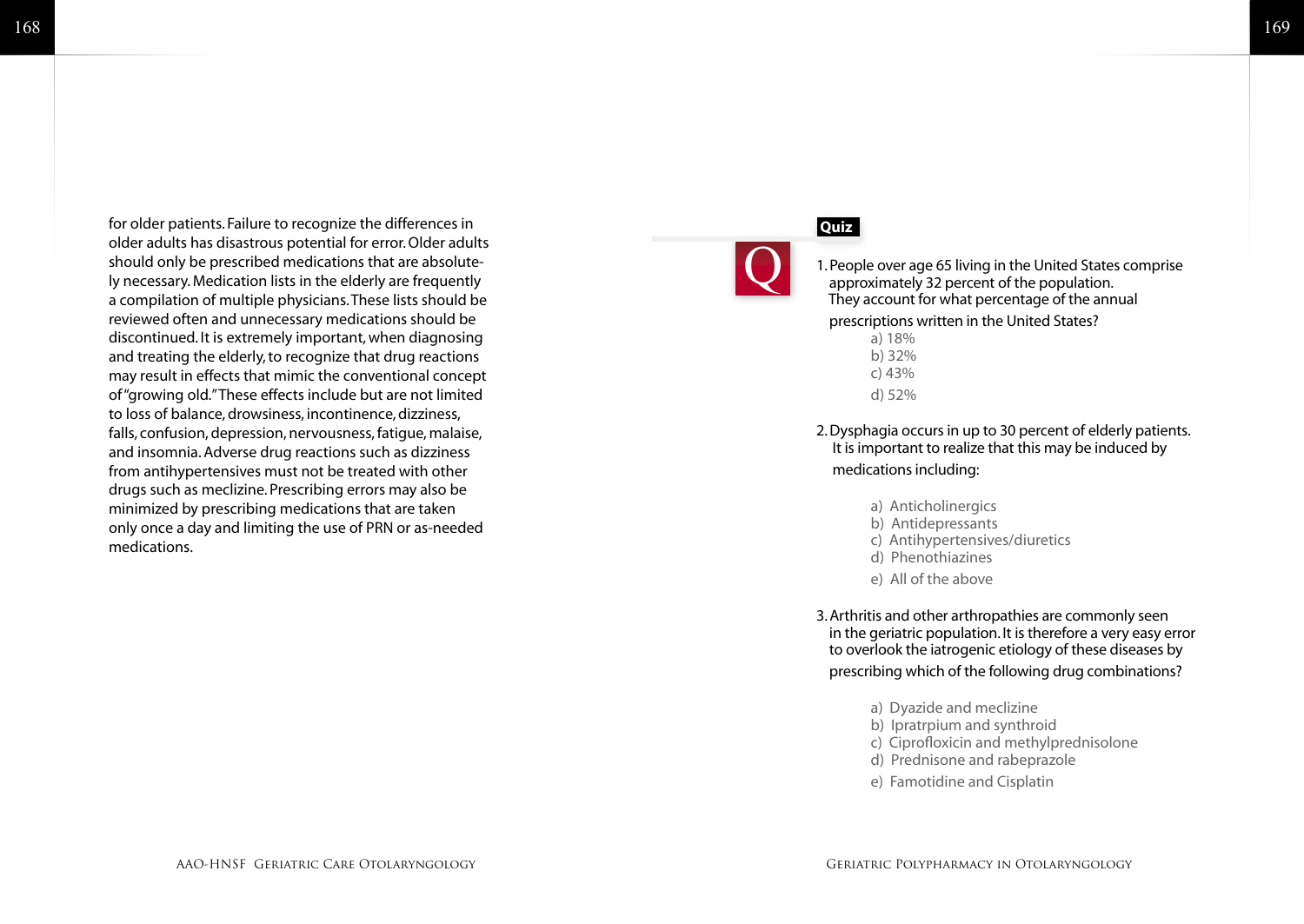- 4. Understanding four physiologic mechanisms can help to prevent adverse drug reactions (ADRs) in the elderly. These mechanisms include all of the following except:
- a) Chelation
- b) Renal excretion
- c) Absorption
- d) Metabolism
- e) Distribution
- 5. Drugs from the Beers list of inappropriate drugs for the elderly that have particular relevance in the geriatric otolaryngologic population include all of the following except:
- a) Amitriptyline
- b) Alprazolam
- c) Diphenhydramine
- d) Ciprofloxacin
- e) Diazepam

#### Answers

- 1. b 2. e 3. c 4. a
- 5. d

#### **References**



1. Kane RL, Ouslander JG, Abrass IB, eds. Essentials of Clinical Geriatrics. 4th ed. McGraw-Hill; 1984.

2. U.S. Census Bureau. 1994 U.S. Census Data and Projections. www.census.gov.

3. Gates GA, Cooper JC. Incidence of hearing decline in the elderly. Acta Otolaryngol. 1991;111:240–248.

4. Moore, AM, Voytas J, Kowalski D, Maddens M. Cerumen, hearing, and cognition in the elderly. J Am Med Dir Assoc. 2002;3(3):136–139.

5. Dominguez RO, Bronstein AM. Assessment of unexplained falls and gait unsteadiness: The impact of age. Otolaryngologic Clinics of North America. 2000;33(3):637– 651.

6. Doty RL, Shaman P, Applebaum SL, Giberson R, Sikorski L, Rosenberg L. Smell identification ability: Changes with age. Science. 1984;226:1441–1443.

7. Murphy C, Schubert CR, Cruickshanks KJ, Klein BE, Klein R, Nondahl DM. Prevalence of olfactory impairment in older adults. JAMA. 2002;288:2307–2312.

8. Barczi SR, Sullivan PA, Robbins J. How should dysphagia care of older adults differ? Establishing optimal practice patterns. Semin Speech Lang. 2000;21:347–361. 8 American Academy of Family Physicians. Am Fam Physi American Academy of Family Physicians. Am Fam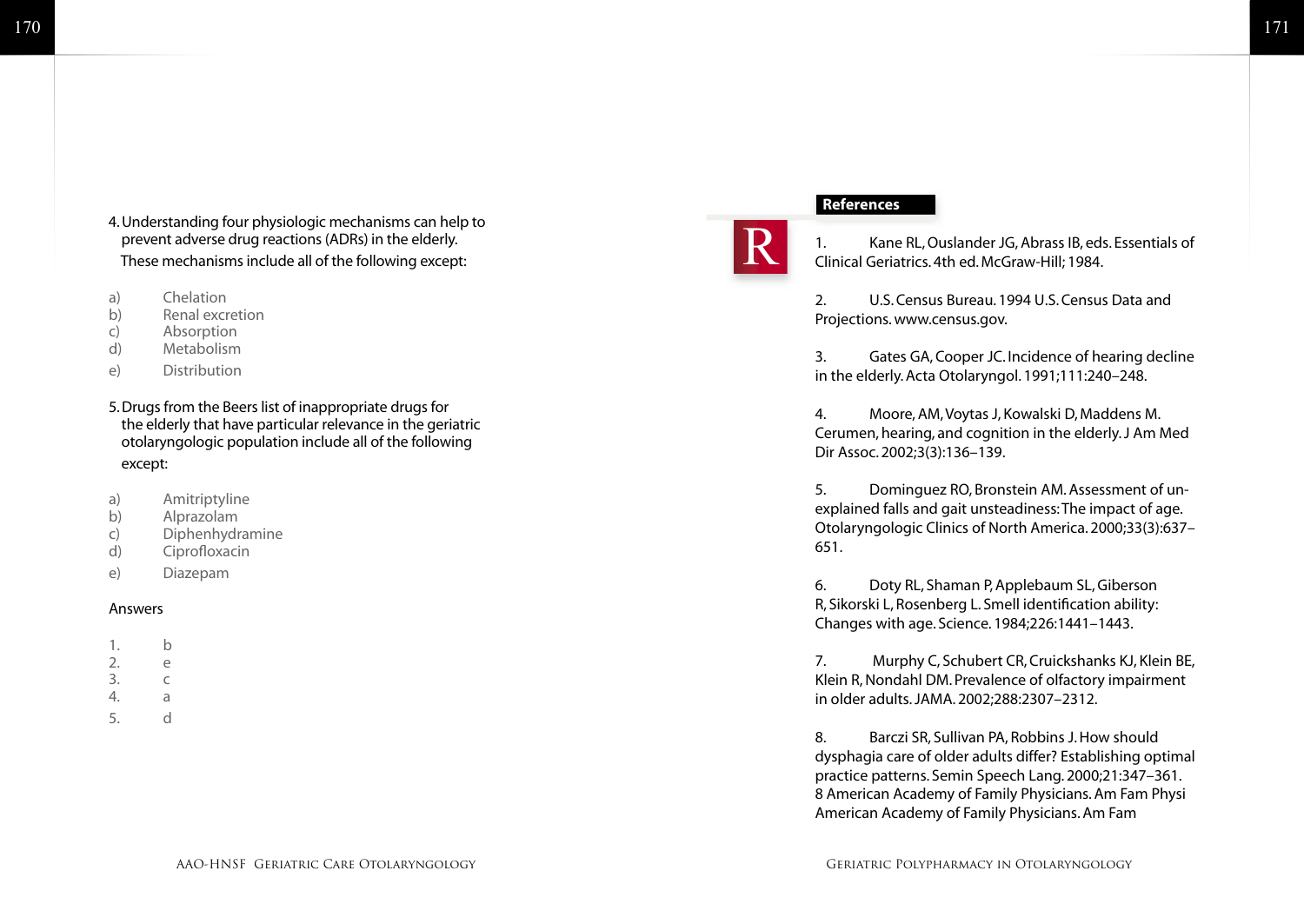9. Physician. 2002;65:615–620,622. Copyright© 2002. cian. 2002;65:615–620,622. Copyright© 2002.

10. Shindo ML, Hanson DG. Geriatric voice and laryngeal dysfunction. Otolaryngologic Clinics of North America. 1990;23(6):1035–1044.

11. Bobrow SN, Jaffe E, Young RC. Anuria and acute tubular necrosis associated with gentamicin and cephalothin. JAMA. 1972;222(12):1546–1547.

12. Lipsky BA, Baker CA. Fluoroquinolone toxicity profiles: A review focusing on newer agents. Clin Infect Dis. 1999;28(2):352–364.

13. See Bayer Corporation. Cipro (ciprofloxacin hydrochloride) US prescribing information. September 2005; Bristol-Myers Squibb Company. Tequin (gatifloxacin) US prescribing information. January 2006; Ortho-McNeil Pharmaceutical, Inc. Levaquin (levofloxacin) US prescribing information. July 2005; Pfizer. Maxaquin (lomefloxacin hydrochloride) US prescribing information. January 2005; Bayer Pharmaceuticals Corporation. Avelox (moxifloxacin hydrochloride) US prescribing information. December 2005; Sanofi-Synthelabo Inc. NegGram (nalidixic acid) US prescribing information. June 2004; Merck & Co., Inc. Noroxin (norfloxacin) US prescribing information. July 2004; and Ortho-McNeil Pharmaceutical Inc. Floxin (ofloxacin) US prescribing information. Revised May 2004.

14. Hanlon JT, Schmader KE, Ruby CM, et al. Suboptimal prescribing in older inpatients and outpatients. J Am Geriatr Soc. 2001;49:200–209.

15. Beers MH. Explicit criteria for determining potentially inappropriate medication use by the elderly: An update. Arch Intern Med. 1997;157:1531–1536.

16. Fick DM, Cooper JW, Wade WE, Waller JL, Maclean JR, Beers MH. Updating the Beers criteria for potentially inappropriate medication use in older adults: Results of a US consensus panel of experts. Arch Intern Med. 2003;163:2716–2724.

17. Curtis LH, Østbye T, Sendersky V, et al. Inappropriate prescribing for elderly Americans in a large outpatient population. Arch Intern Med. 2004;164:1621–1625

18. See Hanlon, Schmader, Ruby, et al. 2001, note 14.

19. Grymonpre RE, Mitenko PA, Sitar DS, Aoki FY, Montgomery PR: Drug-associated hospital admissions in older medical patients. J Am Geriatr Soc. 1988;1092–1098.

20. Blackwell Synergy. Adverse drug reactions in elderly patients. Br J Clin Pharmacol. 57(2):121–126.

21. See Cunningham G, Dodd TRP, Grant DJ, Murdo MET, Richards RME. Drug-related problems in elderly patients admitted to Tayside hospitals, methods for prevention and subsequent reassessment. Age Ageing. 1997;0:375–382;